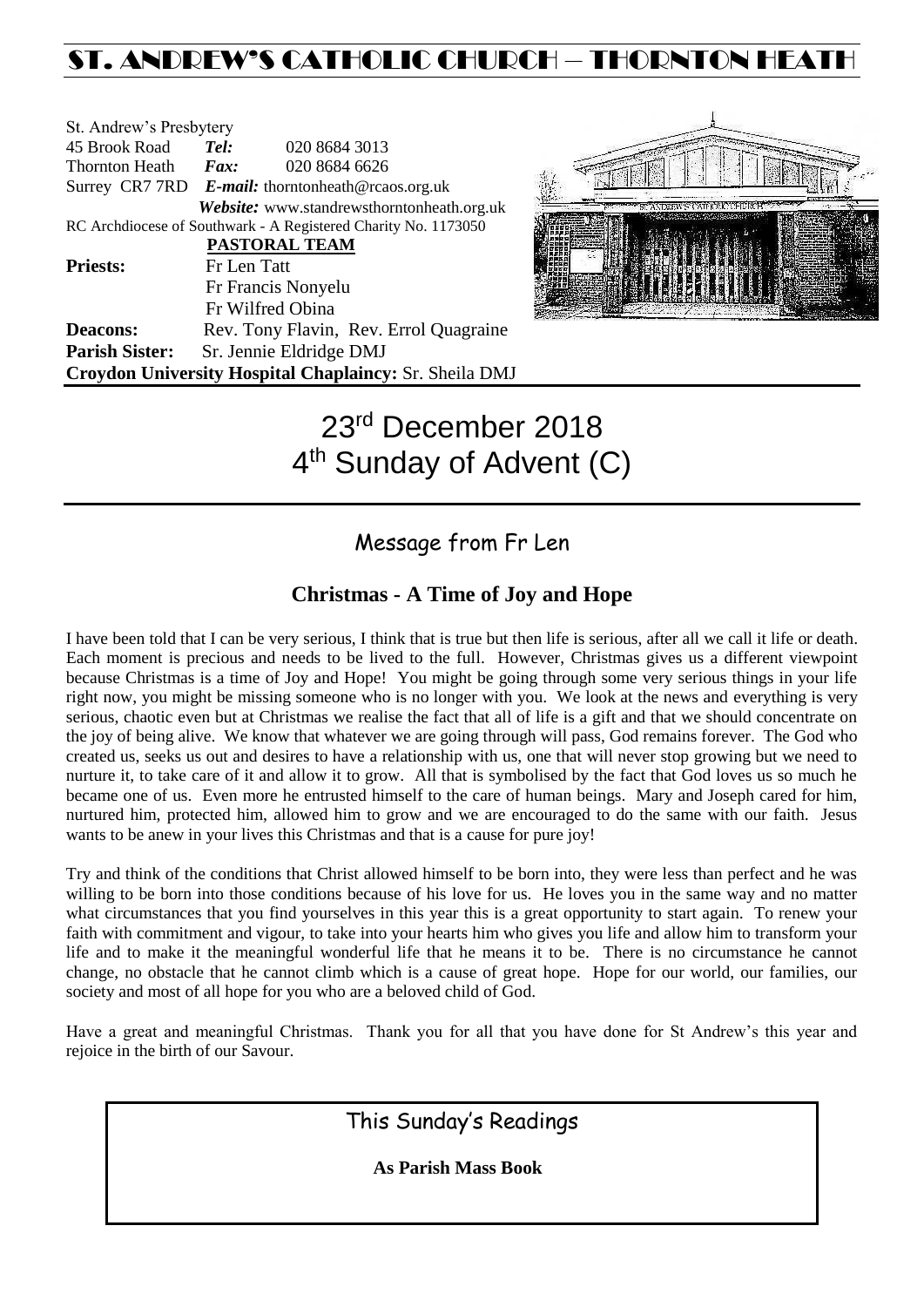### Diary for the Week

| Sunday 23rd December               |                       | 6.00pm (Saturday) First Mass of Sunday | Private Intention                   |
|------------------------------------|-----------------------|----------------------------------------|-------------------------------------|
| 4 <sup>th</sup> Sunday of Advent   |                       |                                        |                                     |
|                                    | 9.30am                | Mass                                   | Patrick & Margaret McGovern         |
|                                    | 11.30am               | Mass                                   | "Elizabeth"                         |
|                                    |                       |                                        |                                     |
|                                    | 3.30pm                | <b>Rehearsals Children's</b>           |                                     |
|                                    |                       | <b>Nativity (Church)</b>               |                                     |
|                                    | 5.00pm                | <b>Rosary</b>                          |                                     |
|                                    | $5.15 - 5.45$ pm      | <b>Exposition and Benediction</b>      |                                     |
|                                    | 6.00 <sub>pm</sub>    | Mass                                   | Parishioners                        |
|                                    | $7.00 - 9.00$ pm      | <b>Choir practice (Church)</b>         |                                     |
| Monday 24 <sup>th</sup> December   | 7.30am                | <b>Mass</b>                            | Jerick Villamor RIP                 |
| 2 Sam 7:1-5. 8-11. 16              | 10.00am               | <b>Mass</b>                            | Luis Du Toit RIP                    |
| Lk 1:67-79                         | <b>6.00pm</b>         | <b>Vigil Mass for Christmas</b>        | Hanne Post RIP                      |
|                                    | 11.15pm               | <b>Carols for Midnight Mass</b>        |                                     |
| Tuesday 25 <sup>th</sup> December  | <b>Midnight</b>       | <b>Mass</b>                            | Parishioners                        |
| The Nativity of the Lord           | 8.00am                | <b>Mass</b>                            | Paddy Farrelly RIP                  |
| Holyday of Obligation              | 9.30am                | <b>Mass</b>                            | Ana Maria D'Souza RIP               |
|                                    | 11.30am               | <b>Mass</b>                            | William & Mary Brown & Family RIP   |
| <b>Wednesday 26th December</b>     |                       |                                        |                                     |
| St Stephen                         | 10.00am               | Mass                                   | Sr Mary Wrobel RIP (Anniv)          |
| Acts 6:8-10. 7:54-59               | 3.00pm                | <b>Syro Malabar Mass</b>               |                                     |
| Mt 10:17-22                        | $7.00 - 8.30$ pm      | <b>Legion of Mary (EA room)</b>        |                                     |
| Thursday 27 <sup>th</sup> December |                       |                                        |                                     |
| St John                            | 10.00am               | Mass                                   | Deceased Members of Tatt Family RIP |
| $1 Jn 1:1-4,$<br>$Jn 20:2-8$       |                       |                                        |                                     |
| Friday 28 <sup>th</sup> December   |                       |                                        |                                     |
| The Holy Innocents                 | 10.00am               | Mass                                   | Deceased Members of Hamlyn Family   |
| $1 Jn 1:5-2:2$                     |                       |                                        | <b>RIP</b>                          |
| Mt 2:13-18                         |                       |                                        |                                     |
| Saturday 29 <sup>th</sup> December | 9.30am                | Mass                                   | William Freeman RIP                 |
| <b>St Thomas of Canterbury</b>     | $10.00 - 10.30$ am    | <b>Confessions</b>                     |                                     |
| <b>St Thomas Becket</b>            |                       |                                        |                                     |
|                                    | $5.00 - 5.30$ pm      | <b>Confessions</b>                     |                                     |
| $1 Jn 2:3-11$                      | 6.00 <sub>pm</sub>    | <b>First Mass of Sunday</b>            | <b>Rosaleen Callery</b>             |
| Lk 2:22-35                         |                       |                                        |                                     |
| Sunday 30 <sup>th</sup> December   | 9.30am                | Mass                                   | Parishioners                        |
| The Holy Family of Jesus,          | 11.30am               | Mass                                   | Our Lady of Africa                  |
| Mary and Joseph                    | 5.00pm                | <b>Rosary</b>                          |                                     |
|                                    | $5.15 - 5.45$ pm      | <b>Exposition and Benediction</b>      |                                     |
|                                    | 6.00 <sub>pm</sub>    | <b>Mass</b>                            | Joseph Cyril Phokeerdoss RIP        |
|                                    | $7.00 - 9.00$ pm      | <b>Charismatic Prayer Group</b>        |                                     |
| Monday 31 <sup>st</sup> December   |                       |                                        |                                     |
| St Sylvester                       | 10.00am               | Mass                                   | Pat Timms                           |
| 1 Jn 2:18-21, Jn 1:1-18            | <b>Midnight Mass:</b> | <b>Welcome in New Year</b>             | Parishioners                        |
| Tuesday 1 <sup>st</sup> January    |                       |                                        |                                     |
| Mary, The Holy Mother of           | 12noon                | Mass                                   | Salvina Lanzalaco RIP (Anniv)       |
| God                                |                       |                                        |                                     |
| Num 6:22-27                        |                       |                                        |                                     |
| Gal 4:4-7, Lk 2:16-21              |                       |                                        |                                     |
| Wednesday $2^{nd}$ January         | 7.30am                | Mass                                   | <b>Athayde Family</b>               |
| <b>St Basil the Great</b>          | 10.00am               | Mass                                   | Assiz De Souza RIP (Anniv)          |
| St Gregory Nazianzen               | 7.30pm                | <b>Legion of Mary (hall)</b>           |                                     |
| 1 Jn 2:22-28, Jn 1:19-28           |                       |                                        |                                     |
| Thursday 3 <sup>rd</sup> January   | 7.30am                | Mass                                   | James Conroy RIP                    |
| The Most Holy Name of              | 10.00am               | Mass                                   | For the Church                      |
| <b>Jesus</b>                       |                       |                                        |                                     |
| $1 Jn 2:29-3:6$                    |                       |                                        |                                     |
| Jn 1:29-34                         |                       |                                        |                                     |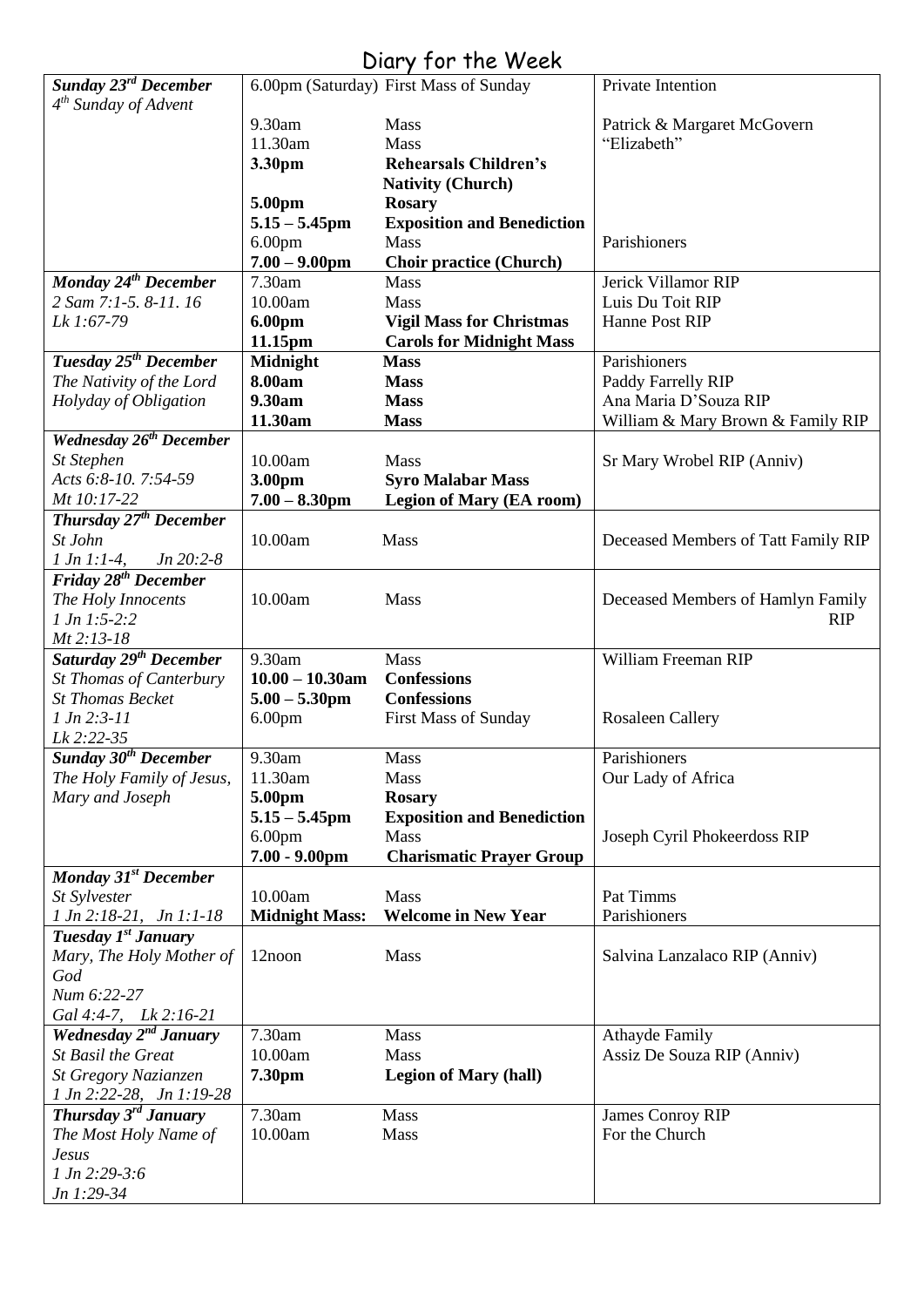| Friday $4^{th}$ January   | $7.30$ am          | <b>Mass</b>                        | <b>Private Intention</b>       |
|---------------------------|--------------------|------------------------------------|--------------------------------|
| <b>First Friday</b>       | 10.00am            | <b>Mass followed by Exposition</b> | <b>Holy Souls</b>              |
| $1 Jn 3:7-10$             |                    | of the Blessed Sacrament/          |                                |
| $Jn$ 1:35-42              |                    | <b>Benediction</b>                 |                                |
|                           | <b>6.30pm</b>      | <b>Syro Malabar Mass</b>           |                                |
| Saturday $5^{th}$ January | 9.30am             | <b>Mass</b>                        | Special Intention of C.C.      |
| $1 Jn 3:11-12$            | $10.00 - 10.30$ am | <b>Confessions</b>                 |                                |
| $Jn$ 1:43-51              | 11.00am            | <b>Syro Malabar Mass</b>           |                                |
|                           | $5.00 - 5.30$ pm   | <b>Confessions</b>                 | Vincenzo Lanzalaco RIP (Anniv) |
|                           | 6.00 <sub>pm</sub> | <b>First Mass of Sunday</b>        |                                |
|                           | 7.00 <sub>pm</sub> | <b>Feast of The Epiphany</b>       |                                |
|                           |                    | <b>Celebration</b>                 |                                |
| Sunday $6^{th}$ January   | 9.30am             | <b>Mass</b>                        | William Freeman RIP (Anniv)    |
| The Epiphany of the Lord  | 11.30am            | <b>Mass</b>                        | Parishioners                   |
|                           | 5.00pm             | <b>Rosary</b>                      |                                |
|                           | $5.15 - 5.45$ pm   | <b>Exposition and Benediction</b>  |                                |
|                           | 6.00 <sub>pm</sub> | <b>Mass</b>                        | <b>Holy Souls</b>              |
|                           | $7.00 - 9.00$ pm   | <b>Charismatic Prayer Group</b>    |                                |
|                           |                    |                                    |                                |

#### Money Matters Collection Last Sunday £1,186.32 (£1.18 per person) Payment by Standing Order  $\frac{2}{10}$  Payment by Standing Order Total offertory  $£1,947.32$ Collection for Parish Building Maintenance Fund £ 752.85 *Thank you for your generosity* Altar Servers Church Cleaners This week Team 2 (23.12.18) This week Sancho's Dusters (26.12.18)<br>Next week Team 3 (30.12.18) Next week St Jude's Group (2.1.19) Next week Team 3 (30.12.18) Next week St Jude's Group (2.1.19) Team 1 (6.1.19) Judie's Crew (9.1.19)

### St. Andrew's Parish Notices

#### **NEWSLETTER**

This newsletter covers the Christmas and new year period. The next newsletter will be on Sunday 6<sup>th</sup> January.

#### **CHARISMATIC PRAYER GROUP**

The group would like to invite all parishioners to their Christmas celebration today Sunday 23<sup>rd</sup> December in the hall from 1.00 – 5.00pm.

#### **CHILDREN'S NATIVITY: CHRISTMAS EVE 6.00PM MASS**

Calling all budding actors and superstars! On Christmas Eve, our Church will see the beautiful re-enactment of the nativity story during the Vigil Mass for Christmas at 6.00pm. If you would like to take part please come to the remaining rehearsal in the Church today Sunday 23<sup>rd</sup> December 3.30 to 5pm. Please contact Bernadette by "*WhatsApp"* on 07729 322571. Everyone is welcome to take part. Thank you.

#### **CALLING ALL CAROL SINGERS!**

**Men wanted (young or old!)** Can you sing Tenor or Bass and read music a little? Would you like to join the choirs for Christmas? If so, we would love to hear from you even if you can't make a regular commitment. Remaining choir practice at 7pm in the Church today Sunday December 23<sup>rd</sup>. Ladies also welcome. Call Mary Cameron 020 8689 8360 or text 07928 670639.

#### **ADVENT – JESSE TREE**

As the season of Advent begins we have placed our Jesse Tree on the Sanctuary. The Jesse tree helps us connect the custom of decorating Christmas trees to the events leading to Jesus' birth. The Jesse tree is also our Giving Tree and we ask all Parishioners to donate non-perishable food in the box provided through Advent. The SVP group will use our donations for those in need in the Parish. Thank you for your support.